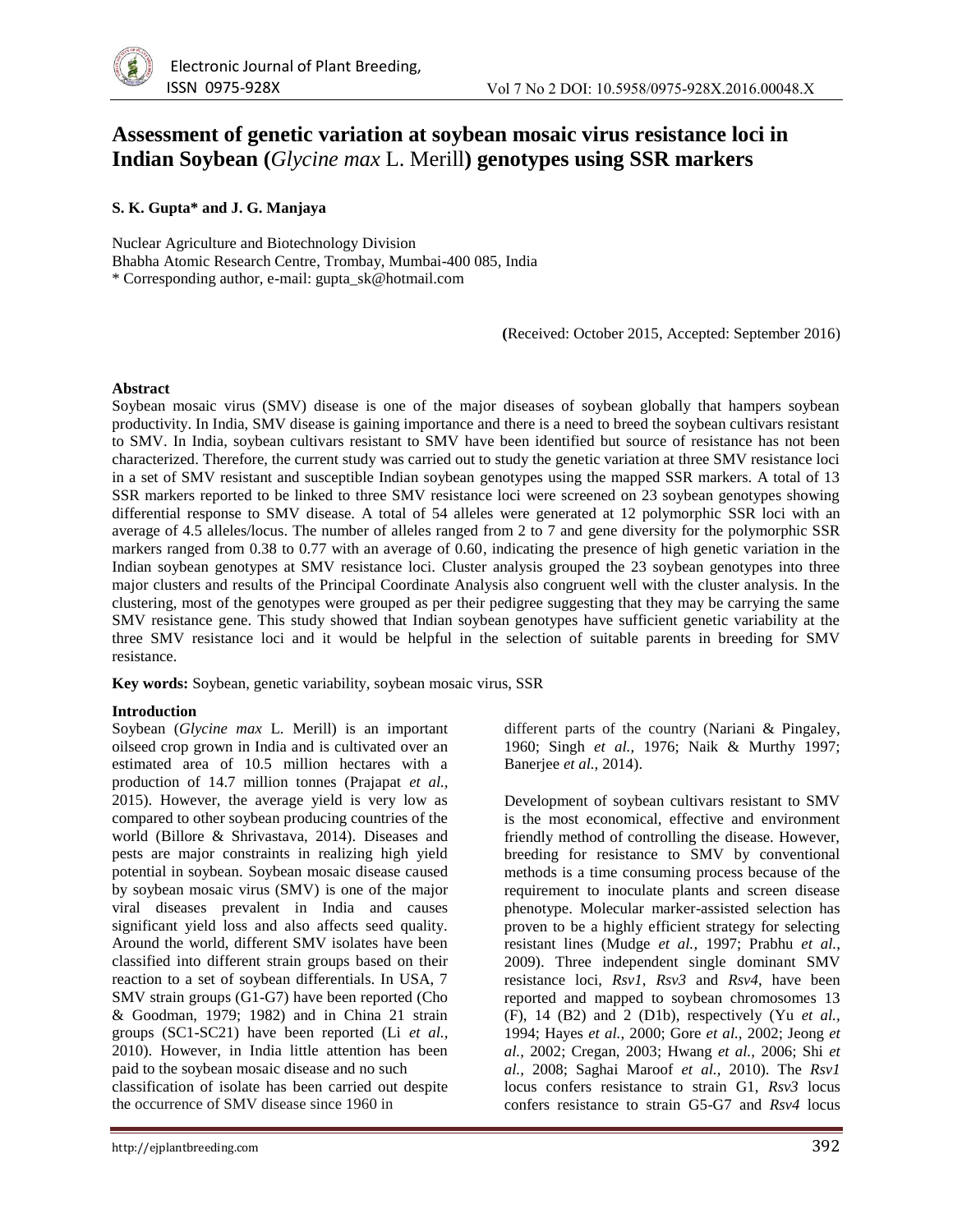

confers resistance to all 7 SMV strains. In India, different soybean genotypes showing resistance to SMV have been reported. However, no differential soybean lines have been identified to distinguish different SMV resistance genes.

The assessment of genetic variation is important to the plant breeders for the identification of diverse source of disease resistance and the deployment of these for crop improvement. The aim of the current study was to study the genetic variability at the three SMV resistance loci in Indian soybean genotypes differing in their reaction to SMV so that they can be used in soybean breeding programs for development of SMV resistant cultivars.

#### **Materials and Methods Plant material and DNA extraction**

A total of 23 soybean released varieties used for studying the genetic diversity along with their pedigree and reaction to SMV are listed in Table 1. The seeds of these varieties were obtained from Regional Research Centre, Dr. Punjabrao Deshmukh Krishi Vidyapeeth, Amravati and National Research Centre for Soybean, Indore, India. Total genomic DNA was extracted from two week old seedling using the DNeasy® Plant Mini Kit (Qiagen, Germany). The quality of DNA was checked on 0.8% agarose gel and the quantity was determined using NanoDrop<sup>TM</sup> 1000 spectrophotometer.

#### **SSR marker analysis**

A total of 13 soybean SSR markers reported to be linked to the three independent SMV resistance loci were used in this study. The details of the SSR markers along with the chromosomal location is given in Table 2. PCR reactions were performed in 25 µl volume containing 10 mM Tris-HCl (pH 9.0), 50 mM KCl, 1.5 mM  $MgCl<sub>2</sub>$ , 0.2 mM of each dNTP, 0.5 unit *Taq* DNA polymerase (Jonaki, Hyderabad, India), 50 ng template DNA, and 20 ng each of forward and reverse primers. PCR amplifications were performed in an Eppendorf Mastercycler (Eppendorf, Hamburg, Germany) using the following thermal profile:1 cycle of  $95^{\circ}$ C for 2 min, followed by 34 cycles of  $94^{\circ}$ C for 30 sec,  $58^{\circ}$ C for 30 sec,  $72^{\circ}$ C for 30 sec and a final extension of  $72^{\circ}$ C for 7 min. PCR products were resolved on 4% MetaPhore® agarose gel (Cambrex, USA) in 1X Tris-borate-EDTA buffer, stained with ethidium bromide and photographed on a gel documentation system (Syngene, UK).

#### **Statistical analysis**

http://ejplantbreeding.com 393

In case of SSR markers, scoring of bands was done as presence (1) or absence (0) for each marker allele. Data were entered in a binary data matrix as discrete variables and pair-wise similarities were obtained using the Dice's similarity coefficients. Cluster analysis was performed using the software Darwin version 5.0 (Perrier *et al.,* 2003). The matrices of similarity coefficients were subjected to Neighbour Joining group method to estimate the genetic relatedness among the genotypes and generate the dendrogram. The support for grouping nodes and stability of the dendrogram was evaluated by bootstrap analysis with 2000 permutations. Principal coordinate analysis (PCO) was also carried out to highlight the resolving power of the ordination using software Darwin. The gene diversity and observed heterozygosity for the SSR markers was calculated by using PowerMarker v3.25 software (Liu & Muse, 2005).

#### **Results and Discussion**

The assessment of genetic diversity is a prerequisite and important step for the improvement of any crop plant (Barrett & Kidwell 1998; Thompson *et al.,* 1998). In this study, we used SSR markers identified as linked to the SMV resistance genes in previous studies (Table 2) to evaluate the genetic variation at the three SMV resistance loci (*Rsv1*, *Rsv3* and *Rsv4*) in a set of 23 diverse Indian soybean genotypes showing differential response to SMV disease. Five SSR markers (Sat\_234, Sat\_297, Sat\_317, Sct\_033, Satt334) identified as linked to SMV resistance locus *Rsv1*, four SSR markers (Satt063, Satt560, Satt726, Satt687) linked to SMV resistance locus *Rsv3* and four SSR markers (Satt266, Satt157, Satt542, Satt634) linked with SMV resistance locus *Rsv4* were used. All 13 SSR markers were successfully amplified and 11 SSR markers were found polymorphic. Two SSR markers, Sat\_317 and Satt157 were found monomorphic. All SSR markers amplified a single locus except marker Satt687 which amplified two loci (Table 3). A total of 54 alleles were generated at twelve polymorphic SSR loci with an average of 4.5 alleles/locus, indicating high allelic diversity at three SMV resistance loci in Indian soybean genotypes (Table 3). For SMV resistance locus *Rsv1*, four polymorphic SSR loci yielded 25 alleles at an average of 6.2 alleles/locus. For locus *Rsv3*, five polymorphic SSR loci produced 18 alleles at an average of 3.6 alleles/locus. Similarly for locus *Rsv4*, 11 alleles were generated at three polymorphic SSR loci with an average of 3.7 alleles/locus. The lowest number of alleles observed were 2 for SSR markers Satt063 and Satt726, and highest number of alleles observed were 7 for SSR marker Sat\_297. The amplification pattern of three SSR markers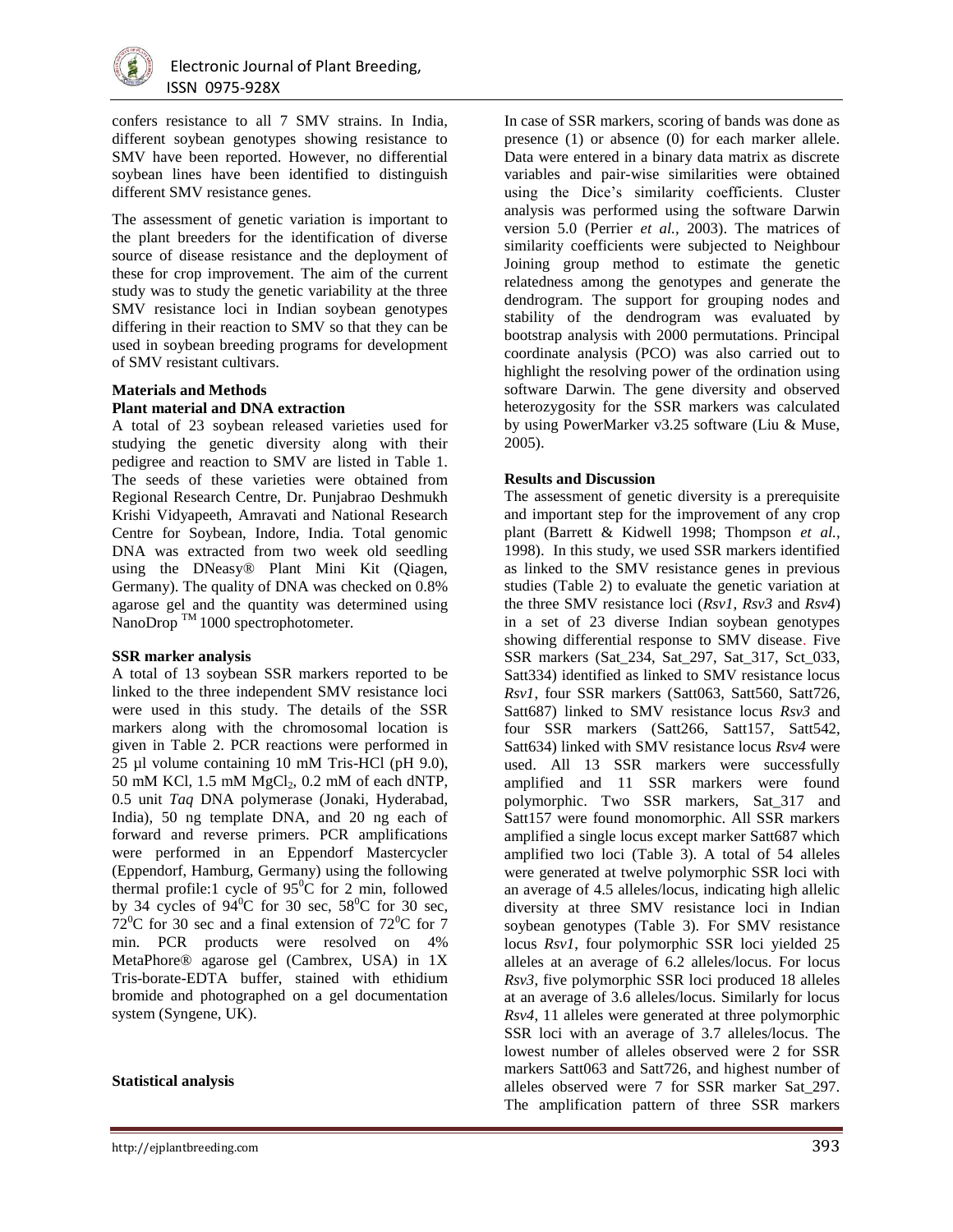

(Sat\_297, Satt063 and Satt266) is shown in Fig. 1. The polymorphism level of the markers used in this study was comparable to similar studies in other crops like chickpea (Hamwieh *et al.,* 2013) and rice (Das *et al.,* 2014).

The gene diversity, often referred to as expected heterozygosity, for the polymorphic SSR markers ranged from 0.38 to 0.77 with an average of 0.60 (Table 3), indicating the presence of high genetic variation in the Indian soybean genotypes at SMV resistance loci. No correlation between the length of the SSR motif and number of alleles obtained was observed in this study. For example SSR marker Sat\_317 [repeat motif  $(AT)_{24}$ ] and Satt157 [repeat motif  $(ATT)_{31}$ ] were monomorphic, whereas Satt 334 [ repeat motif  $(ATT)_{16}$ ] and Satt560 [repeat motif  $(ATT)_{12}$ ] were highly polymorphic. The absence of observed hetrozygosity (average 0.0) in the study is attributed to the self pollinating nature of soybean crop and resulting homozygosity at all the three SMV resistance loci. In this study, a total of 11 genotype specific alleles corresponding to seven soybean genotypes were also observed and thus would be a valuable tool for varietal identification and discrimination. The highest numbers of genotype specific alleles were observed with SSR marker Sat\_234 (three genotype specific alleles). Among the genotypes, 'Hardee' had three genotype specific alleles, 'Bragg' and 'JS97-81' had two each, while 'KB-79', 'PK-564', 'Improved Pelican' and 'JS-335' each had one genotype specific allele. SSR markers have been shown to be useful in discrimination of genotypes in many other species including legumes and cereals (Eujayl *et al.,* 2001; Gupta *et al.,* 2009; 2010).

Based on cluster analysis, 23 soybean genotypes were grouped in 3 major clusters (Fig. 2). Cluster I consisted of 9 genotypes (JS-335, JS79-81, MACS-450, Lee, Kalitur, Type-49, SL-688, Pusa-37 and Hardee). Cluster II had 8 soybean genotypes (PK-1241, PS-1225, KB-79, PK-564, NRC-12, SL-295, PK-416 and SL-525) and cluster III consisted of 6 soybean genotypes (PK-472, MACS-124, Punjab-1, MACS-57, Improved Pelican and Bragg). Based on cluster analysis genotypes could not be clearly separated into SMV resistant and susceptible genotypes. However, there was some degree of separation based on SMV reaction and five of the seven SMV susceptible genotypes were grouped in cluster I (JS-335, JS79-01, Lee, Kalitur and Type-49) along with four SMV resistant genotypes. The remaining two susceptible genotypes (Bragg and Improved Pelican) present in Cluster III showed least similarity with the SMV resistant genotypes present in the cluster III and formed as a separate sub-cluster.

Cluster II contained only SMV resistant genotypes. In clustering, most of the genotypes were showing grouping based on their pedigree suggesting that they are carrying the same SMV resistance gene. For example, genotypes SL-295, PK-416 and SL-525 which share the parentage were grouped together. The results of the PCO analysis congruent well with the cluster analysis and most of the genotypes were grouped in three clusters (Fig. 3). The first three Eigen vectors accounted for 53.2 % of the total molecular variation, with each component individually contributing 23.7%, 17.9% and 11.6%, respectively.

Most of the present day cultivars have been developed by repeated use of few cultivars/lines known to have wider adaptability or other agronomically important traits that may lead to low level of genetic diversity in the cultivated gene pool. Narrow genetic base increases vulnerability to pathogens/pest epidemic and reduces genetic gain from selection. However, result of this study showed that Indian soybean genotypes have good genetic variability at the three SMV resistance loci and would help the soybean breeders in the selection of suitable parents in breeding for SMV resistance. The SSR markers used in the present study were reported to be linked to three different SMV resistance loci located on three different linkage groups of soybean (Table 2). The advantage of these mapped markers is that genomic regions associated with SMV resistance were only analyzed and representation from other regions of genome was avoided, thus leading to more accurate estimates of genetic similarities between the individuals with reference to SMV resistance. Earlier, many researchers have emphasized that for genetic diversity studies markers should be chosen based on their map locations to ensure good genome coverage and reduce the marker sampling errors (Karp *et al.,* 1997; Singh *et al.,* 2004).

This study provides an insight on the genetic variability at the three SMV resistance loci in Indian soybean genotypes and would be helpful in the selection of suitable parents for developing SMV resistance soybean cultivars.

#### **References**

- Banerjee, A., Chandra, S., Swer, E.K.P., Sharma, S.K. and Ngachan, S.V. 2014. First molecular evidence of Soybean mosaic virus (SMV) infection in soybean from India. *Australas Plant. Dis. Notes*, **9**: 150.
- Barrett, B.A. and Kidwell, K,K. 1998. AFLP-based genetic diversity assessment among wheat cultivars from the Pacific Northwest. *Crop Sci*., **38**: 1261-1271.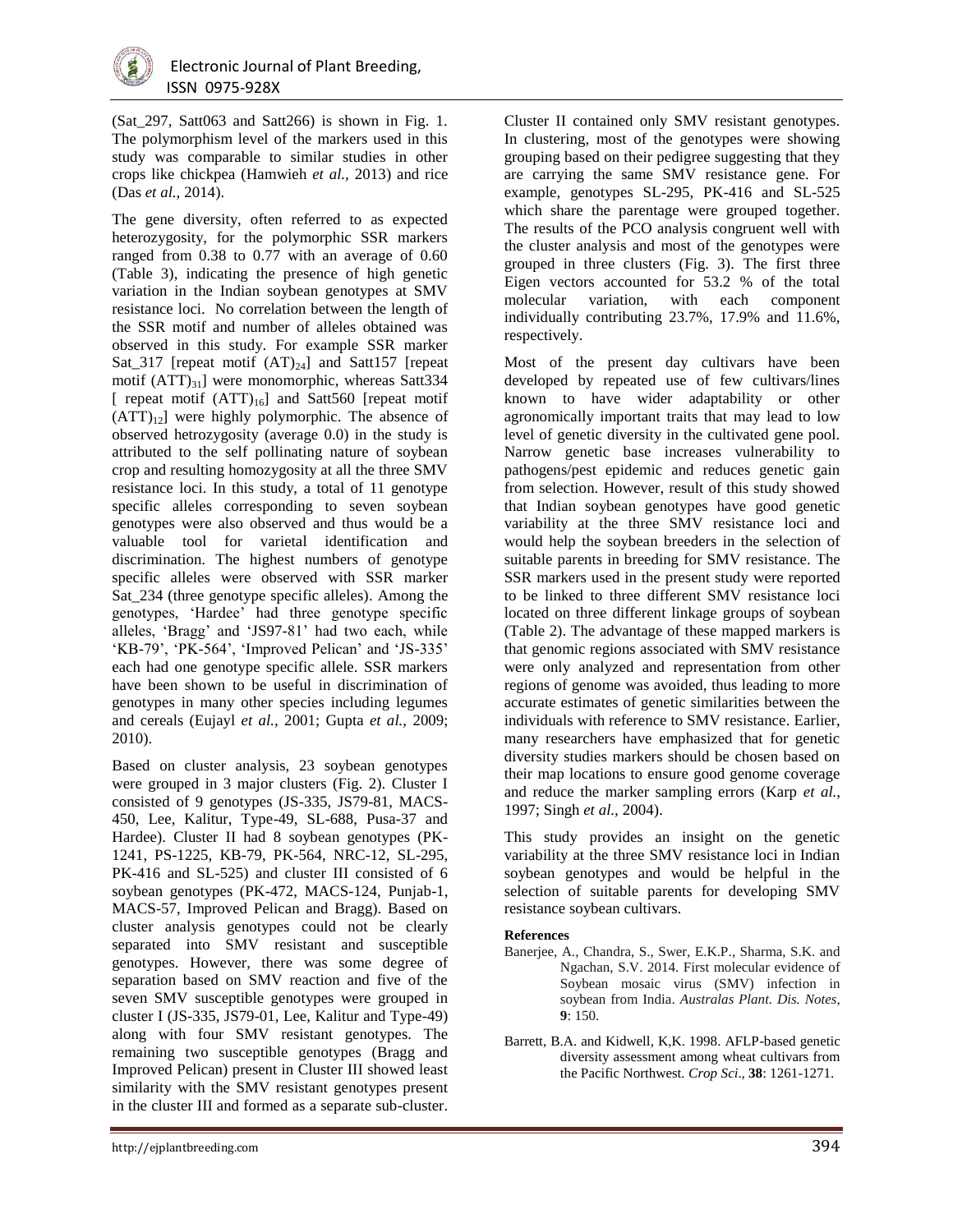- Billore, S.D. and Srivastava, S.K. 2014. Soybean productivity and sustainability as affected by irrigation scheduling under different agroecological regions of India. *Soybean Res*., **12**: 75- 82.
- Cho, E.K. and Goodman, R.M. 1979. Strains of soybean mosaic virus: classification based on virulence in resistant soybean cultivars. *Phytopath.*, **69**: 467- 470.
- Cho, E.K. and Goodman, R.M. 1982. Evaluation of resistance in soybeans to soybean mosaic virus strains. *Crop Sci*., **22**: 1133-1136.
- Das, B., Sengupta, S., Prasad, M., and Ghose, T.K. 2014. Genetic diversity of the conserved motifs of six bacterial leaf blight resistance genes in a set of rice landraces. *BMC Genetics,* **15**: 82.
- Eujayl, I., Sorrells, M., Baum, M., Wolters, P. and Powell, W. 2001. Assessment of genotypic variation among cultivated durum wheat based on EST-SSRs and genomic SSRs. *Euphytica,* **119**: 39-43.
- Gore, M.A., Hayes, A.J., Jeong, S.C., Yue, Y.G., Buss, G.R. and Saghai Maroof, M.A. 2002. Mapping tightly linked genes controlling potyvirus infection at the Rsv1 and Rpv1 region in soybean. *Genome*, **45**: 592-599.
- Gupta, S.K. and Gopalakrishna, T. 2009. Genetic diversity analysis in blackgram [*Vigna mungo* (L.) Hepper] using AFLP and transferable microsatellite markers from azuki bean [*Vigna angularis* (Willd.) Ohwi & Ohashi]. *Genome*, **52**: 120-128.
- Gupta, S.K. and Gopalakrishna, T. 2010. Development of unigene-derived SSR markers in cowpea (*Vigna unguiculata*) and their transferability to other *Vigna* species. *Genome*, **53**: 508-523.
- Hamwieh, A., Imtiaz, M., Hobson, K. and Kemal, S.A. 2013. Genetic diversity of microsatellite alleles located at quantitative resistance loci for Ascochyta blight resistance in a global collection of chickpea germplasm. *Phytopathol. Mediterr*., **52**: 183-191.
- Hayes, A.J., Ma, G.R., Buss, G.R., Saghai Maroof, M.A. 2000. Molecular marker mapping of Rsv4, agene conferring resistance to all known strains of soybean mosaic virus. *Crop Sci*., **40**: 1434-1437.
- Hwang, T.Y., Yu, S., Yang, K., Kim, H.M. and Jeong, S.C. 2006. Application of comparative genomics in developing molecular markers tightly linked to the virus resistance gene Rsv4 in soybean. *Genome*, **49**: 380-388.
- Jeong, S.C., Kristipati, S., Hayes, A.J., Maughan, P.J., Noffsinger, S.L., Gunduz, I., Buss, G.R. and Saghai Maroof, M.A. 2002. Genetic and sequence analysis of markers tightly linked to the soybean mosaic virus resistance gene, Rsv3. *Crop Sci*., **42**: 265-270.
- Karp, A., Edwards, K.J., Bruford, M., Funk, S. and Vosman, B. 1997. Molecular technologies for biodiversity evaluation: opportunities and challenges. *Nat. Biotech*., **15**: 625-628.
- Li, K., Yang, Q.H., Zhi, H.J., Gai, J.Y. and Yu D.Y. 2010. Identification and distribution of soybean mosaic virus strains in southern China. *Plant Dis*., **94**: 351-357.
- [Liu,](http://bioinformatics.oxfordjournals.org/search?author1=Kejun+Liu&sortspec=date&submit=Submit) K. and Muse, [S.V.](http://bioinformatics.oxfordjournals.org/search?author1=Spencer+V.+Muse&sortspec=date&submit=Submit) 2005. PowerMarker:an integrated analysis environment for genetic marker analysis. *[Bioinformatics](http://bioinformatics.oxfordjournals.org/)*, **21**: 2128-2129.
- Mudge, J., Cregan, P.B., Kenworthy, J.P., Kenworthy, W.J., Orf, J.H. and Young, N.D. 1997. Two micro satellite markers that flank the major soybean cyst nematode resistance locus. *Crop Sci*., **37**: 1611-1615.
- Naik, R.G. and Murthy, K.K.V. 1997. Transmission of soybean mosaic virus through sap, seed and aphids. *Karnataka J. Agric. Sci*., **10**: 565-568.
- Nariani, T.K. and Pingaley, K.V. 1960. A mosaic disease of soybean (Glycine max L.). Indian *Phytopath*., **13**: 130-136.
- Perrier, X., Flori, A. and Bonnot, F. 2003. Data analysis methods. In: Hamon, P., Seguin, M., Perrier, X., Glaszmann, J. C. Ed., Genetic diversity of cultivated tropical plants. Enfield, Science Publishers. Montpellier. PP 43-76.
- Prabhu, K.V., Singh, A.K., Basavaraj, S.H., Cherukuri, D.P., Charpe, A., Krishnan, S.G., Gupta, S.K., Joseph, M., Koul, S., Mohapatra, T., Pallavi, J.K., Samsampour, D., Singh, A., Singh, V.K., Singh, A. and Singh, V.P. 2009. Marker assisted selection for biotic stress resistance in wheat and rice. *Indian J. Genet*., **69**: 305-314.
- Prajapat, K., Vyas, A.K. and Dhar, S. 2015. Effect of cropping systems and nutrient management practices on growth, productivity, economics and nutrient uptake of soybean (Glycine max). *Indian J. Agric. Sci*., **85**: 1138-1143.
- Saghai Maroof, M.A., Tucker, D.M., Skoneczka, J.A., Bowman, B.C., Tripathy, S. and Tolin S.A. 2010. Fine mapping and candidate gene discovery of the soybean mosaic virus resistance gene, Rsv4. *Plant genome*, **3**: 14-22.
- Shi, A., Chen, P., Zheng, C., Hou, A. and Zhang, B. 2008. A PCR-based marker for the Rsv1 locus conferring resistance to soybean mosaic virus. *Crop Sci*., **48**: 262-268.
- Singh, B.R., Singh, D.R. and Saksena, H.K., 1976. A mosaic disease of soybean at Kanpur, *India. Sci. Cult*., **42**: 53-54.
- Singh, R.K., Sharma, R.K., Singh, A.K., Singh, V.P., Singh, N.K., Tiwari, S.P., Mohapatra, T. 2004. Suitability of mapped sequence tagged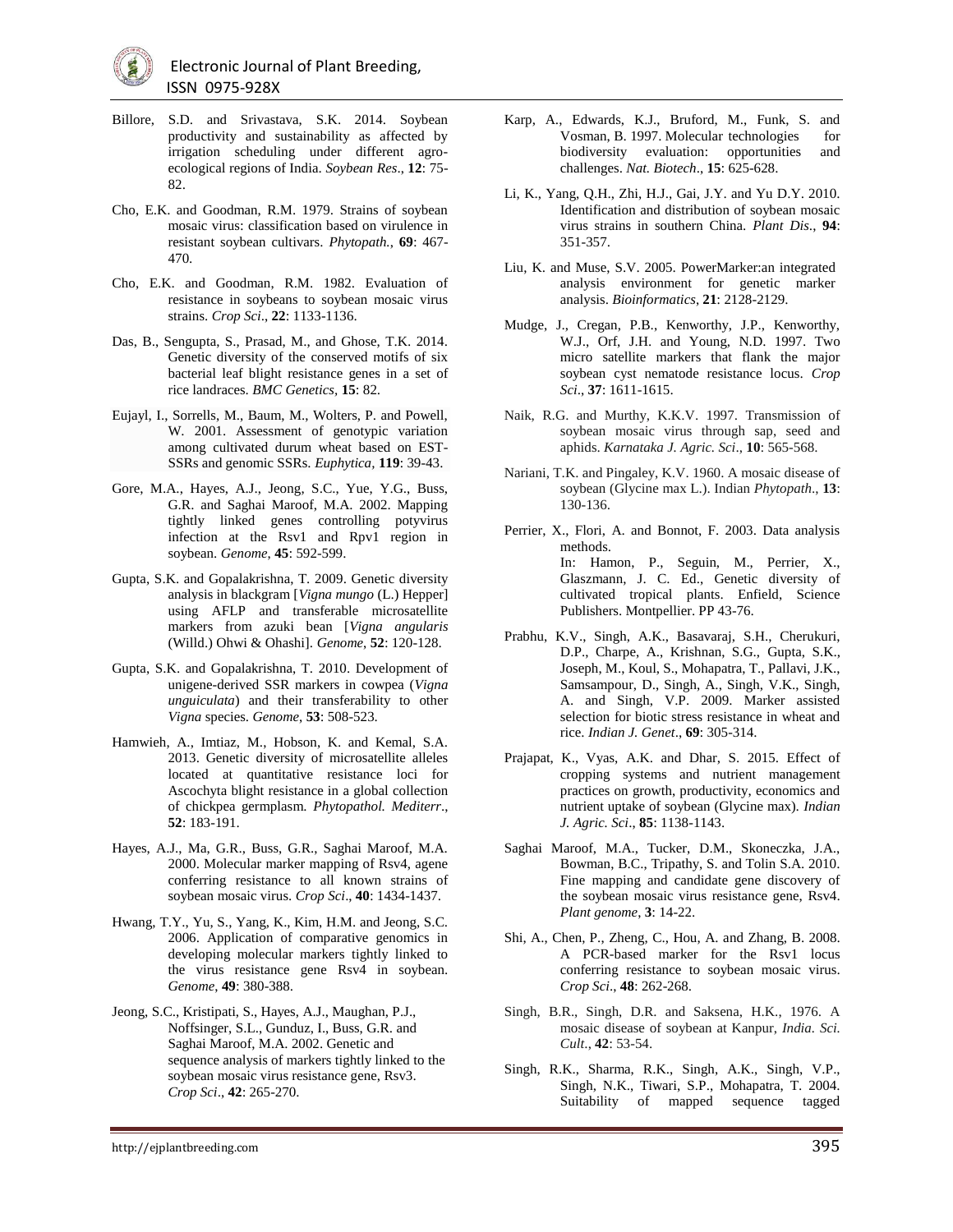microsatellite site markers for establishing distinctness, uniformity and stability in aromatic rice. *Euphytica*, **135**: 135-143.

- Song, Q. J., Marek, L.F., Shoemaker, R.C., Lark, K.G., Concibido, V.C., Delannay, X., et al., 2004. A new integrated genetic linkage map of the soybean, *Theor. Appl. Genet*., **109**: 122-128.
- Thompson, J.A., Nelson, R.L. and Vodkin, L.O. 1998. Identification of diverse soybean germplasm using RAPD markers. *Crop Sci*., **38**: 1348-1355.
- Yu, Y.G., Saghai Maroof, M.A., Buss, G.R., Maughan, P.J. and Tolin, S.A. 1994. RFLP and micro satellite mapping of a gene for soybean mosaic virus resistance. *Phytopathol*., **84**: 60-64.

**Table 1.** Soybean genotypes used in the study with pedigree and response to soybean mosaic virus (SMV)

| S. No. | Genotype                | Pedigree                           | Reaction to<br><b>SMV</b> |
|--------|-------------------------|------------------------------------|---------------------------|
| 1.     | KB-79 (Sneh)            | Hardee x Monetta                   | Resistant                 |
| 2.     | MACS-57                 | JS-2 x Improved Pelican            | Resistant                 |
| 3.     | <b>MACS-124</b>         | JS-2 x Improved Pelican            | Resistant                 |
| 4.     | <b>MACS-450</b>         | Bragg x MACS-111                   | Resistant                 |
| 5.     | NRC-12 (Ahilya-2)       | <b>Mutant of Bragg</b>             | Resistant                 |
| 6.     | PK-416                  | <b>UPSM534 x S-38</b>              | Resistant                 |
| 7.     | PK-472                  | Hardee x Punjab-1                  | Resistant                 |
| 8.     | PK-564                  | (UPSM534 x Ankur) x Bragg          | Resistant                 |
| 9.     | PS-1225                 | PK-515 x PK-327                    | Resistant                 |
| 10.    | PK-1241                 | PK-1039 x PK-327                   | Resistant                 |
| 11.    | <b>Bragg</b>            | Jackson x D49-2491                 | Susceptible               |
| 12.    | Hardee                  | D49-772 x Improved Pelican         | Resistant                 |
| 13.    | <b>Improved Pelican</b> | Tanloxi x PI-60406                 | Susceptible               |
| 14.    | JS79-81                 | Bragg x Harsoy                     | Susceptible               |
| 15.    | JS-335                  | JS78-77 x JS71-5                   | Susceptible               |
| 16.    | Kalitur                 | Indigenous native variety          | Susceptible               |
| 17.    | Lee                     | S-100 x CNS                        | Susceptible               |
| 18.    | Punjab-1                | Selection from Nanking variety     | Resistant                 |
| 19.    | Pusa-37                 | Bragg x Java-16                    | Resistant                 |
| 20.    | SL-295                  | PK-416 x PS-564                    | Resistant                 |
| 21.    | $SL-525$                | PK-416 x PK-1023                   | Resistant                 |
| 22.    | SL-688                  | PK-416 x SL-317                    | Resistant                 |
| 23.    | Type-49                 | Selection from indigenous material | Susceptible               |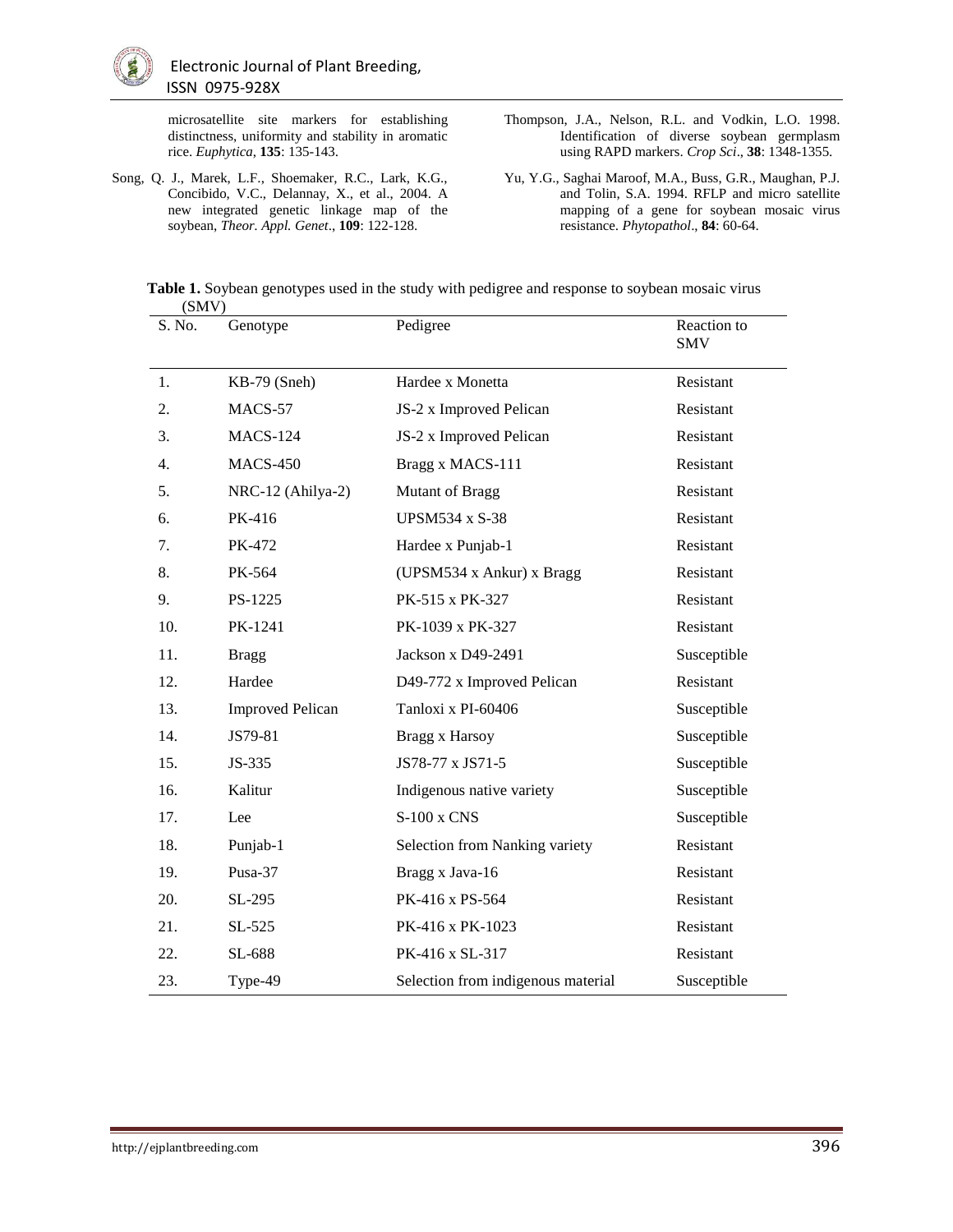| S.  | resistance rocus<br>Marker | Linkage group | Position | <b>Motif Repeat</b> | Resistance | Reference                              |
|-----|----------------------------|---------------|----------|---------------------|------------|----------------------------------------|
| No. |                            |               | (cM)     |                     | locus      |                                        |
| 1.  | Sat_297                    | LG-13 $(F)$   | 59.6     | $(AT)_{23}$         | Rsv1       | Song et al. 2004                       |
| 2.  | Sat_234                    | LG-13 $(F)$   | 66.6     | $(AT)_{22}$         | Rsv1       | Song et al. 2004                       |
| 3.  | Sat_317                    | LG-13 $(F)$   | 73.0     | $(AT)_{24}$         | Rsv1       | Song et al. 2004                       |
| 4.  | Sct_033                    | LG-13 $(F)$   | 74.1     | $(CT)_{12}(AT)_{9}$ | Rsv1       | Song et al. 2004                       |
| 5.  | Satt334                    | LG-13 $(F)$   | 78.1     | $(ATT)_{16}$        | Rsv1       | Song et al. 2004                       |
| 6.  | Satt063                    | $LG-14(B2)$   | 93.5     | $(ATT)_{20}$        | Rsv3       | Jeong et al. 2002, Song et<br>al. 2004 |
| 7.  | Satt560                    | $LG-14(B2)$   | 97.9     | $(ATT)_{12}$        | Rsv3       | Song et al. 2004                       |
| 8.  | Satt726                    | $LG-14(B2)$   | 100.6    | $(ATT)_{20}$        | Rsv3       | Song et al. 2004                       |
| 9.  | Satt687                    | $LG-14(B2)$   | 113.6    | $(ATT)_{9}$         | Rsv3       | Song et al. 2004                       |
| 10. | Satt157                    | $LG-2$ (D1b)  | 37.0     | $(ATT)_{31}$        | $Rs\nu4$   | Song et al. 2004                       |
| 11. | Satt634                    | $LG-2$ (D1b)  | 46.6     | $(ATT)_{13}$        | $Rs\nu4$   | Hwang et al. 2006; Song<br>et al. 2004 |
| 12. | Satt <sub>542</sub>        | $LG-2$ (D1b)  | 53.0     | $(ATT)_{19}$        | $Rs\nu4$   | Hayes et al. 2000; Song et<br>al. 2004 |
| 13. | Satt266                    | $LG-2$ (D1b)  | 59.6     | $(ATT)_{22}$        | $Rs\nu4$   | Hayes et al. 2000; Song et<br>al. 2004 |

Table 2. Details of SSR markers used in the study, indicating their chromosome location, repeat motif and the linked SMV resistance locus

**Table 3.** Variation at polymorphic SSR marker loci used for studying the genetic diversity at SMV resistance loci in soybean genotypes

| S.No. | Marker              | Number of<br>alleles<br>observed | Gene<br>Diversity | Observed<br>hetrozygoisty |
|-------|---------------------|----------------------------------|-------------------|---------------------------|
| 1.    | $Sat_234$           | 6                                | 0.59              | 0.0                       |
| 2.    | Sat 297             | 7                                | 0.77              | 0.0                       |
| 3.    | $\text{Sct}\_033$   | 6                                | 0.77              | 0.0                       |
| 4.    | Satt <sub>334</sub> | 6                                | 0.67              | 0.0                       |
| 5.    | Sat063              | $\overline{2}$                   | 0.49              | 0.0                       |
| 6.    | Satt <sub>560</sub> | 6                                | 0.76              | 0.0                       |
| 7.    | Satt726             | $\overline{2}$                   | 0.38              | 0.0                       |
| 8.    | Satt687-1           | 4                                | 0.58              | 0.0                       |
| 9.    | Satt687-2           | 4                                | 0.48              | 0.0                       |
| 10.   | Satt266             | 5                                | 0.62              | 0.0                       |
| 11.   | Satt <sub>542</sub> | 3                                | 0.55              | 0.0                       |
| 12.   | Satt634             | 3                                | 0.51              | 0.0                       |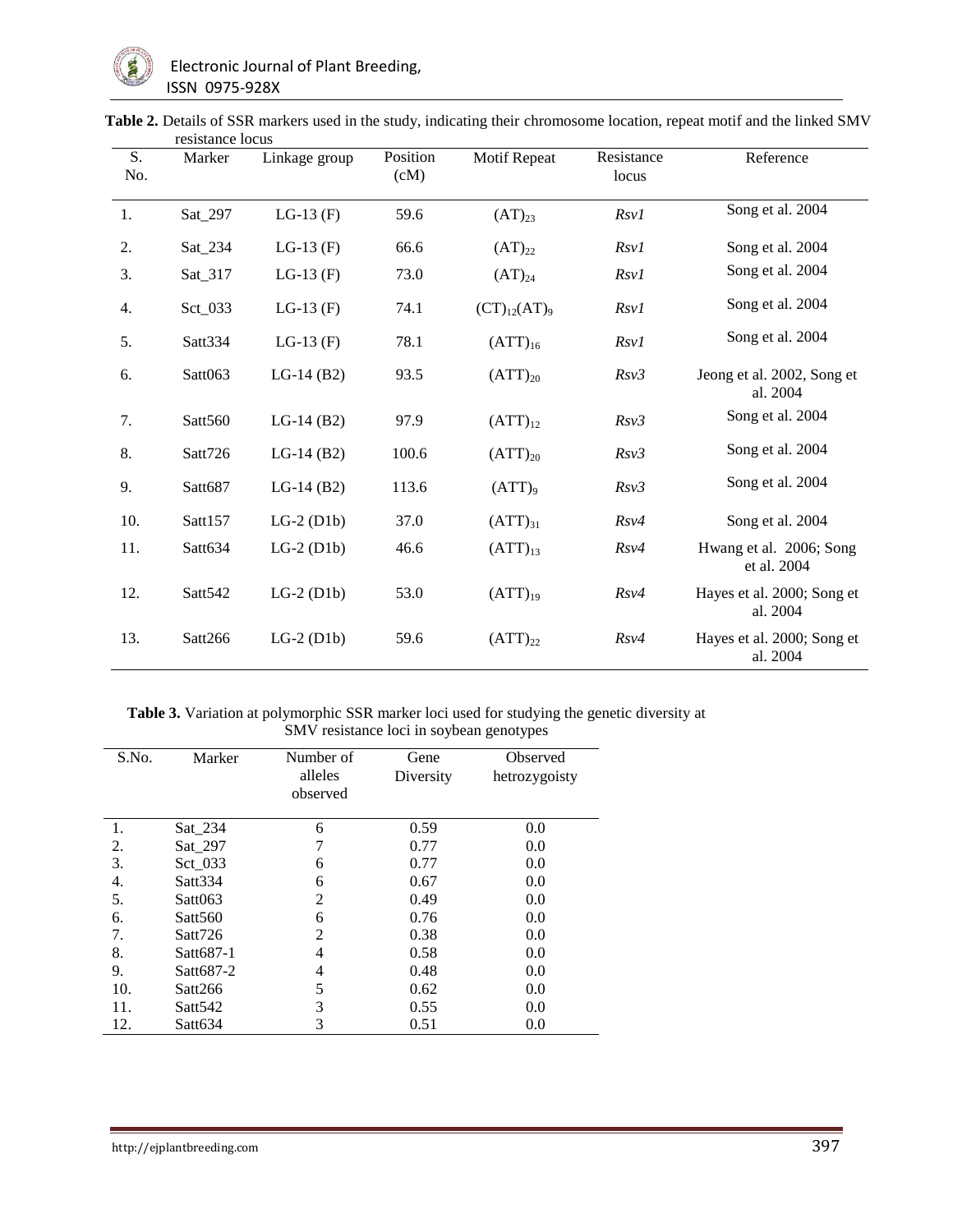

## **Fig. 1**

The amplification profile of SSR markers Sat\_297, Satt063 and Satt266 linked to SMV resistance loci *Rsv1*, *Rsv3* and *Rsv4*, respectively on 19 Indian soybean genotypes.

Lane M: 100 bp Ladder, 1: KB-79; 2: MACS-57; 3: MACS-124; 4: MACS-450; 5: NRC-12; 6: PK-416; 7: PK-472; 8: PK-564; 9: PS-1225; 10: PK-1241; 11: Bragg; 12: Hardee; 13: Improved Pelican; 14: JS79-81; 15: JS-335; 16: Kalitur; 17: Lee; 18: Punjab-1; 19: Pusa-37

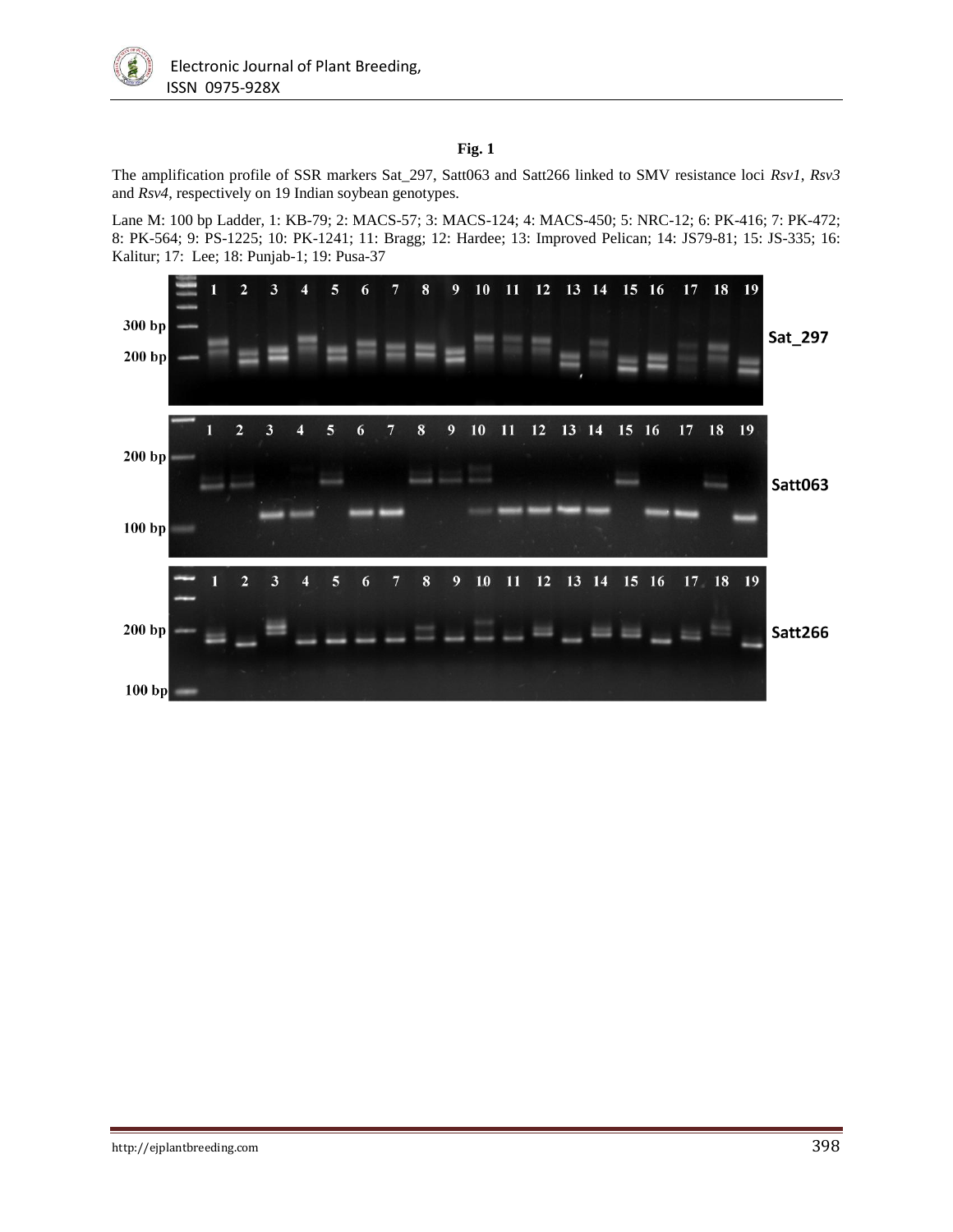